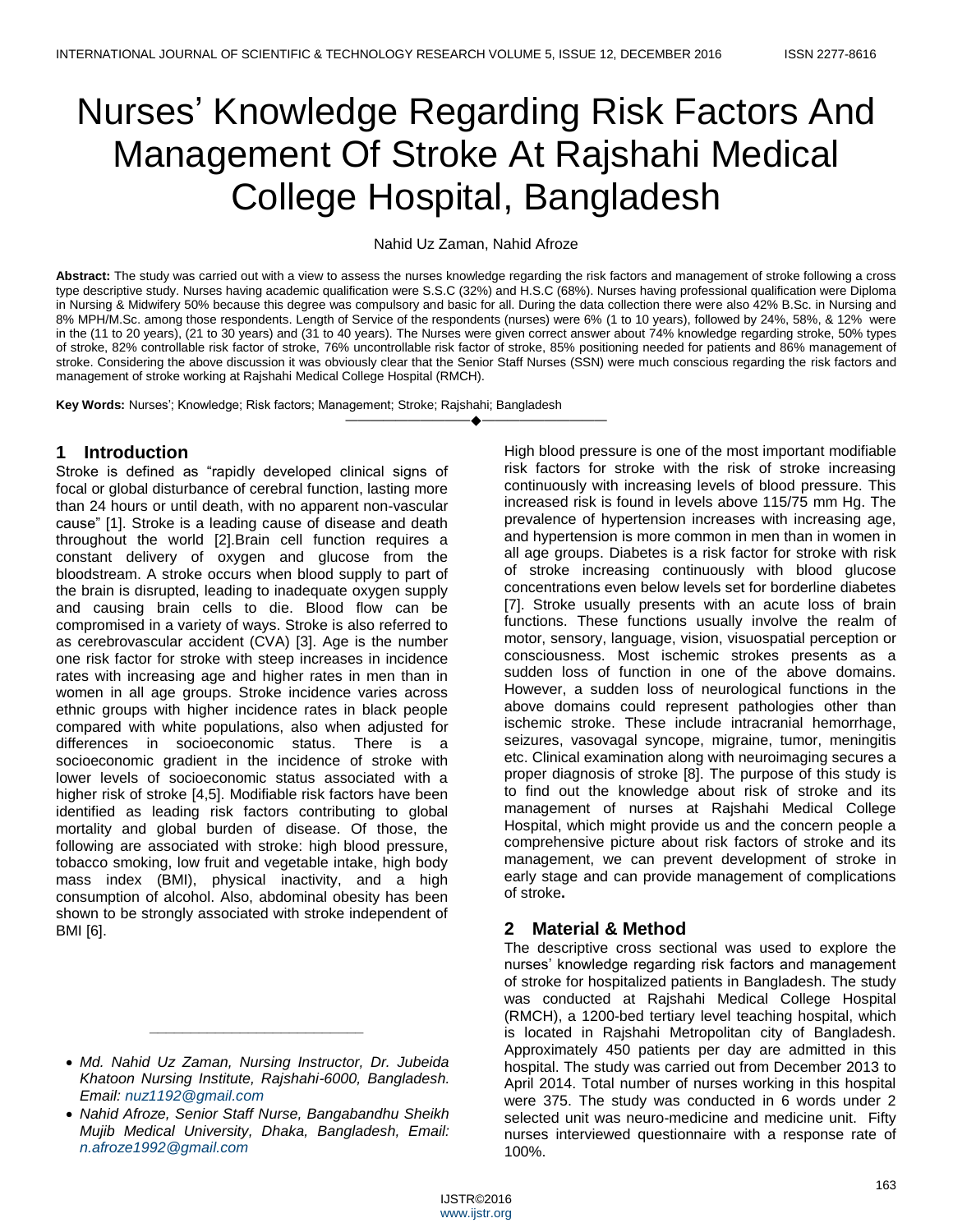## **3 Results & Discussion**

The results regarding nurses knowledge regarding risk factors and management of stroke has been presented below.

#### **3.1 Socio Demographic information of the Nurses**

Fifty nurses are selected for the study, the age of respondent are 30-40 years 36%, 41-50 years 46% and 51- 60 years 18%. The sex of the respondent is Male 10%, Female 90%**.** The religion of respondent is Muslim 84%, Hindu 12%, Christian 4%**.** The marital status of respondent are unmarried 4%, married 96%.

#### *Table 1: Demographic information of the participated nurses*

| Variable              | <b>Parameter</b>     | Frequency | Percentage |
|-----------------------|----------------------|-----------|------------|
|                       | $30 - 40$            | 18        | 36         |
| Age (years)           | 41-50                | 23        | 46         |
|                       | 51-60                | 9         | 18         |
|                       | Male                 | 5         | 10         |
| Sex                   | Female               | 45        | 90         |
|                       | Muslim               | 42        | 84         |
| Religion              | Hindu                | 6         | 12         |
|                       | Christian            | 2         |            |
| <b>Marital status</b> | Unmarried<br>Married | 2<br>48   | 4<br>96    |

#### **3.2 Qualification & Experience of the Respondents**

The demographic table, there selected academic qualification, S.S.C 32%, H.S.C 68%. Professional qualification- Diploma in Nursing & Midwifery 50%, B.Sc. in Nursing 42%, MPH/M.Sc 8%. Length of service 1-10 years 6%, 11-20 years 24%, 21-30years 58%, 31-40 years 12%.

*Table 2: Qualification and experience of the respondents*

| Variable      | <b>Parameter</b>    | Frequency | Percentage |
|---------------|---------------------|-----------|------------|
| Academic      | S.S.C               | 16        | 32         |
| qualification | H.S.C               | 34        | 68         |
|               | Diploma<br>In       | 21        | 50         |
|               | Nursing<br>&        |           |            |
| Professional  | Midwifery           |           |            |
| qualification | B.Sc.<br>in         | 25        | 42         |
|               | Nursing<br>MPH/M.Sc | 4         | 8          |
|               |                     |           |            |
|               | $1 - 10$            | 3         | 6          |
|               | $11 - 20$           | 12        | 24         |
| Length of     | $21 - 30$           | 29        | 58         |
| service       | $31 - 40$           | 6         | 12         |

### **3.3 Nurses knowledge and management of Stroke patient at Rajshahi Medical College Hospital.**

Table no.3 and question no. 1. shows that the knowledge about what is stroke in question no a) rapidly developed clinical signs of focal or global disturbance of cerebral function, Yes 98% and No 2%. In question b) lasting more than 24 hours or until death, with no apparent non-vascular cause, Yes 80% No 20%. In question c) stroke is a leading cause of disease and death throughout the world, Yes 68% &No 32%. In question d) lasting less than 24 hours, Yes 48% & No 52% and in question e) when blood supply to part of the brain is disrupted, leading to inadequate oxygen supply and causing brain cells to die, Yes 76% & No 24%.

*Table 3: Distribution of the respondent by their knowledge on what do you mean by stroke*

| <b>Variables</b>                                                                                                                  |    | Yes |  |
|-----------------------------------------------------------------------------------------------------------------------------------|----|-----|--|
|                                                                                                                                   |    | %   |  |
| (a) Rapidly developed clinical signs of focal or global<br>disturbance of cerebral function                                       | 49 | 98  |  |
| (b) lasting more than 24 hours or until death, with no<br>apparent non-vascular cause                                             | 40 | 80  |  |
| (c) Stroke is a leading cause of disease and death<br>throughout the world                                                        | 34 | 68  |  |
| (d). Lasting less than 24 hours                                                                                                   | 24 | 48  |  |
| e) when blood supply to part of the brain is disrupted,<br>leading to inadequate oxygen supply and causing<br>brain cells to die. | 38 | 76  |  |

In table No.4 and question no. 2. which are the controllable risk factors of stroke, a) high blood pressure Yes 100% No 0%, b) alcohol and smoking Yes 90% No 10%, c) high cholesterol Yes 78% No 22%, d) transient ischemic attacks Yes 26% No 74%, e) Diabetes Yes 68% No 32 %.

#### *Table 4: Risk factors of stroke*

| Variables                      | Yes |      |  |
|--------------------------------|-----|------|--|
|                                | n   | %    |  |
| a) High blood pressure         | 50  | 100% |  |
| (b) Alcohol and smoking        | 45  | 90%  |  |
| (c) High cholesterol           | 39  | 78%  |  |
| (d) Transient Ischemic attacks | 13  | 26%  |  |
| (e) Diabetes                   | 34  | 68%  |  |

In table no. 5 and question no. 3. which are the uncontrollable risk factors (a) age Yes 94% No 6%, (b) gender Yes 86% No 14%, (c) family history Yes 76% No 14%, (d) overweight Yes 34% No 24%, (e) none of above Yes 10% No 90%.

#### *Table 5: Uncontrollable risk factors*

| Variables         | Yes |     |
|-------------------|-----|-----|
|                   | n   | %   |
| Age               | 47  | 94% |
| b Gender          | 43  | 86% |
| c) Family history | 38  | 76% |
| d) Overweight     | 17  | 34% |
| e)None of above   |     | 10% |

In table no. 6 and question no. 4. in acute stroke which positioning is needed, a. prone Yes 32% no 68%, b. semiprone Yes 96% No 4%, c. fowler Yes 22% No 78%, d. all of above Yes 4% No 96%, e. none of above Yes 10% No 90%.

*Table 6: In acute stroke which positioning is needed*

| <b>Variables</b> | Yes |               |  |
|------------------|-----|---------------|--|
|                  | n   | $\frac{0}{0}$ |  |
| a.Prone          | 16  | 32%           |  |
| b.Semiprone      | 48  | 96%           |  |
| c.fowler         | 11  | 22%           |  |
| d.All of above   |     | 4%            |  |
| (e)None of above |     | 10%           |  |

Table no. 7. show the respondent by their knowledge about which are the management of stroke, 86% have maximum knowledge.